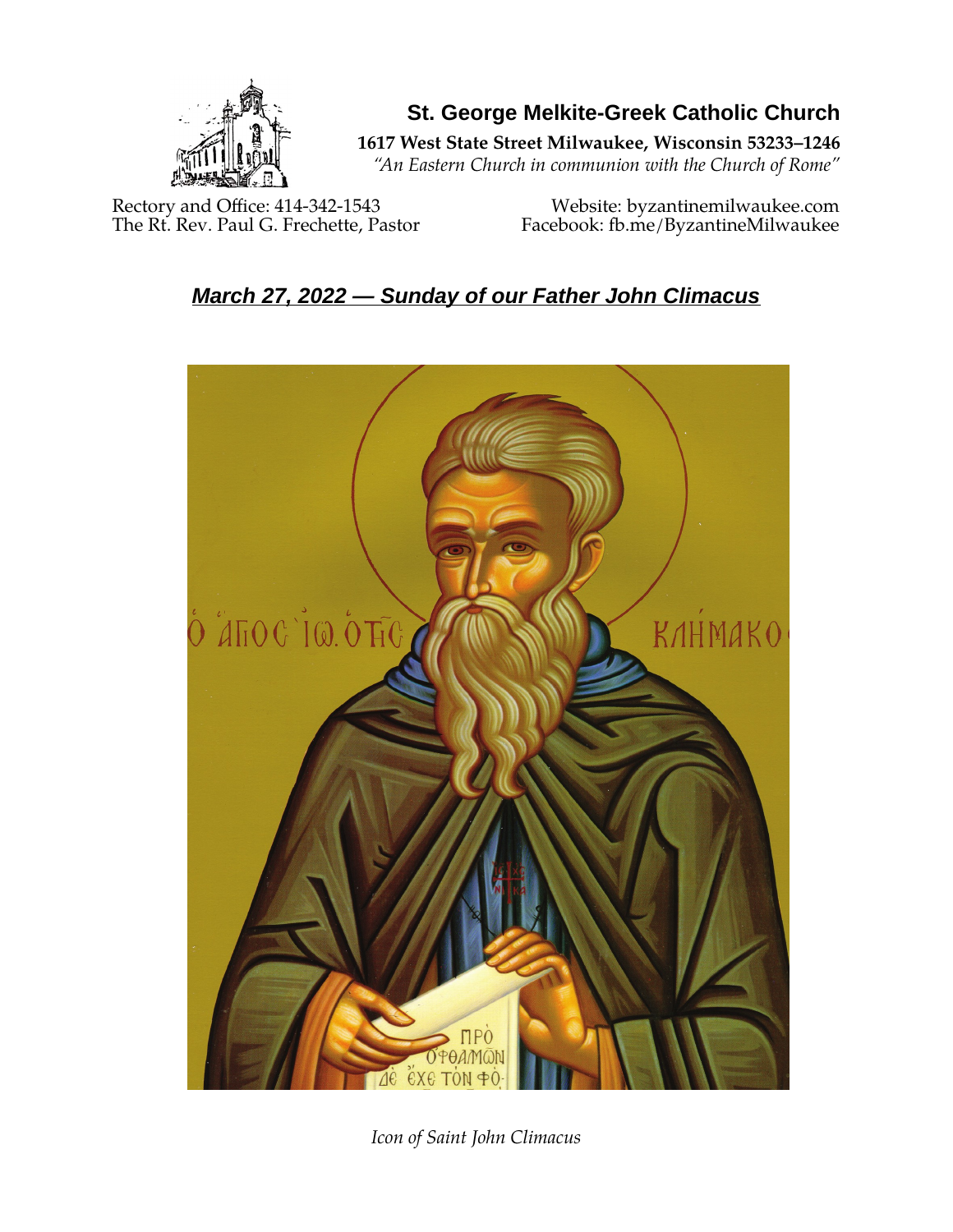March 27, 2022 — Sunday of our Father John Climacus

#### **St. George Melkite-Greek Catholic Church**

**1617 West State Street Milwaukee, Wisconsin 53233–1246**

*"An Eastern Church in communion with the Church of Rome"* Rectory and Office: 414-342-1543 Website: [byzantinemilwaukee.com](https://byzantinemilwaukee.com/) The Rt. Rev. Paul G. Frechette, Pastor Facebook: fb.me/ByzantineMilwaukee

#### *Divine Liturgy*

*Livestreams and recordings of services on the parish's Facebook page: [facebook.com/pg/Byzan](https://www.facebook.com/pg/ByzantineMilwaukee/videos/)[tineMilwaukee/videos/.](https://www.facebook.com/pg/ByzantineMilwaukee/videos/) An account is not needed.*

**Intention:** Happy and eternal repose of the soul of BARAKET Herro (req. by Kathy and John Nahas)

#### **Hymns**

**Troparion of the Resurrection (Tone 3):**Let the heavens rejoice and the earth be glad! For the Lord has done a wondrous deed by his arm! He has crushed Death by his death becoming the first to rise from the dead. He has delivered us from the mouth of Hades and bestowed great mercy upon the world.

**Troparion of St. John Climacus:** Your abundant tears made the wilderness to sprout and bloom, and your deep sighs of love made your labors fruitful a hundredfold; you became a shining star showering miracles upon the world. Holy Father John, pray to Christ God that He may save our souls.

**Troparion of St. George:** St. George: O Great among the saints and glorious martyr, George, since you are a deliverer of captives, a doctor for the sick and a noble attendant to kings,  $_{\text{intede}}$  for us to Christ God, that he may save our souls!

**Kontakion of the Annunciation:** Triumphant leader to you belongs our prize of victory! And since you saved us from adversity, we offer you our thanks. We are your people O mother of God! So as you have that invincible power, continue to deliver us from danger that we may cry out to you Hail, O Virgin and bride ever pure.

**Hirmos:** In you, O full of grace, all creation exults, the hierarchy of angels together with the race of men: in you, sanctified Temple, spiritual Paradise, Glory of virgins of whom God took flesh from whom our God who exists before the world, became a child! For He has made your womb his throne, making it more spacious than the heavens. In you, O Woman full of grace, all creation exults: glory to you!

| <b>Prokimenon:</b> It is good to give thanks to the Lord, to sing praises to your name, O |
|-------------------------------------------------------------------------------------------|
| Most High!                                                                                |

*Stichon:* To proclaim your kindness at dawn and your faithfulness throughout the night.

**Apostolic Reading:** Hebrews 6: 13-20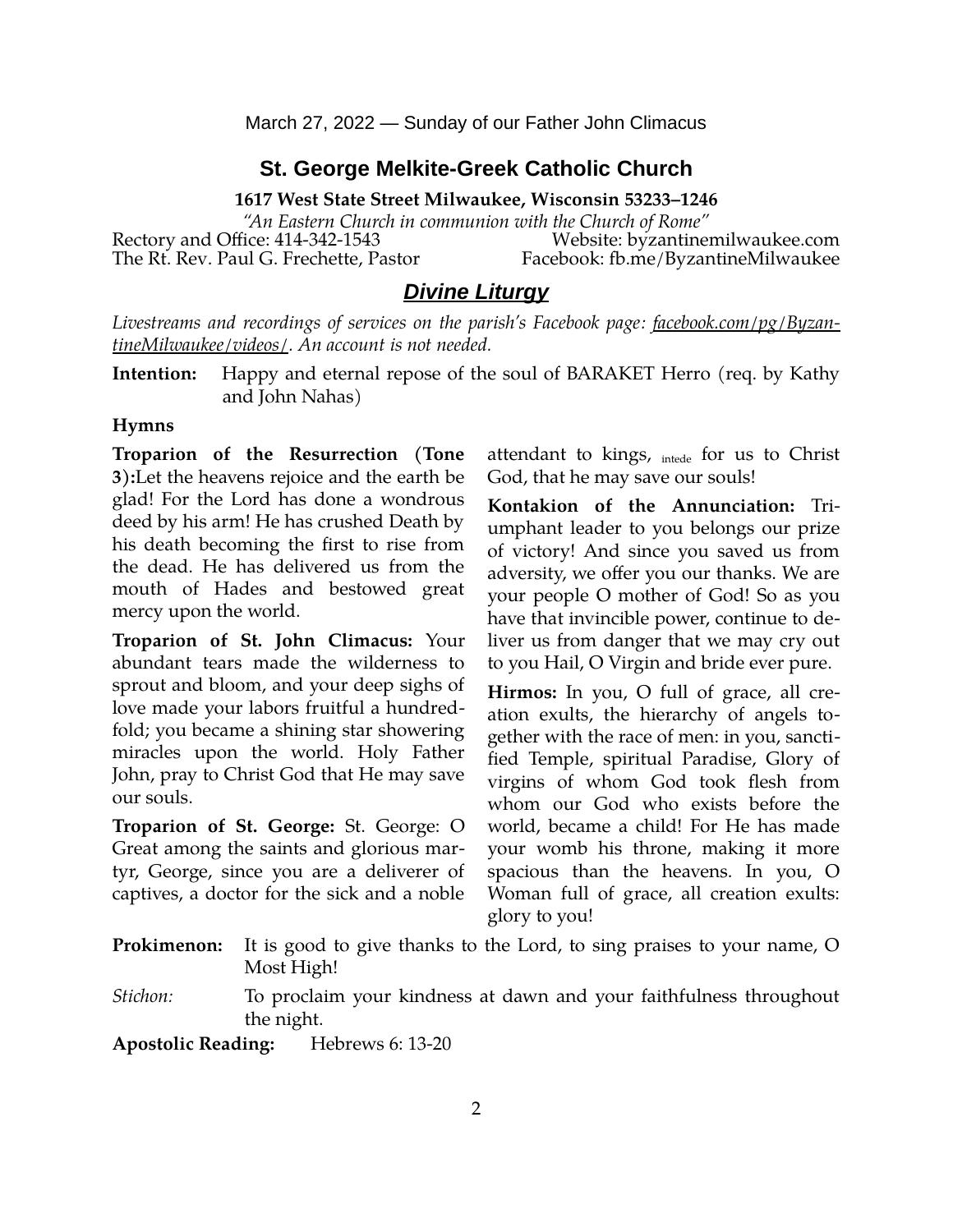#### March 27, 2022 — Sunday of our Father John Climacus

Brethren, when God made his promise to Abraham, since he had no one greater to swear by, he swore by himself, saying, "I will surely bless you, and will surely multiply you Gn.22: 14)." And so, after patient waiting, Abraham obtained the promise. For men swear by one greater than themselves, and an oath given as a guarantee is the final settlement of all their disagreements. Hence God, meaning to show more abundantly to the heirs of the promise the

firmness of his will interposed an oath, so that by two unchangeable things, in which it is impossible for God to deceive, we may have the strongest comfort ― we who have sought refuge in holding fast the hope set before us. This hope we have as a sure and firm anchor of the soul, reaching even behind the veil where our forerunner Jesus has entered for us, as he became a high priest forever according to the order of Melchizedek.

**Alleluia:** The Lord will give strength to his people; the Lord will bless his people with peace.

*Stichon:* Give to the Lord. You sons of God, give to the Lord glory and praise.

**Gospel:** "I have brought you my son possesed…" Mk 9:17-31

At that time one of the crowd came to Jesus and bowed to him saying: "Master, I have brought to you my son, who has a dumb spirit; and whenever it seizes him it throws him down, and he foams and grinds his teeth; and he is wasting away. And I told your disciples to cast it out, but they could not." And he, answering him, said, "O unbelieving generation, how long shall I be with you? How long shall I put up with you? Bring him to me." And they brought him to him; and the spirit, when it saw Jesus, immediately threw the boy in convulsions, and he fell down on the ground and rolled about foaming at the mouth. So he asked his father, "How long is it since this has come upon him?" And he said, "From his infancy. Oftentimes, it has thrown him into the fire and into the waters to destroy him. But if you can do anything have compassion on us and help us." But Jesus said to him, "If you can believe, all things are possible to the man of faith." At once the father of the boy cried

out and said with tears, "I do believe; help my unbelief." Now when Jesus saw that a crowd was rapidly gathering, he rebuked the unclean spirit, saying to it, "You deaf and dumb spirit, I command you, go out of him and enter him no more." And crying out and violently convulsing him, it went out of him, and he became like one dead, so that many said, "He is dead." But Jesus took him by the hand, and raised him and he stood up. And when he had come into the house, his disciples asked him privately, "Why could we not cast it out?" And he said to them, "This kind can be cast out in no way except by prayer and fasting." And leaving that place, they were passing through Galilee, and he did not wish anyone to know it. For he was teaching his disciples, and saying to them, "The Son of Man is to be betrayed into the hands of men, and they will kill him; and having been killed, he will rise again on the third day."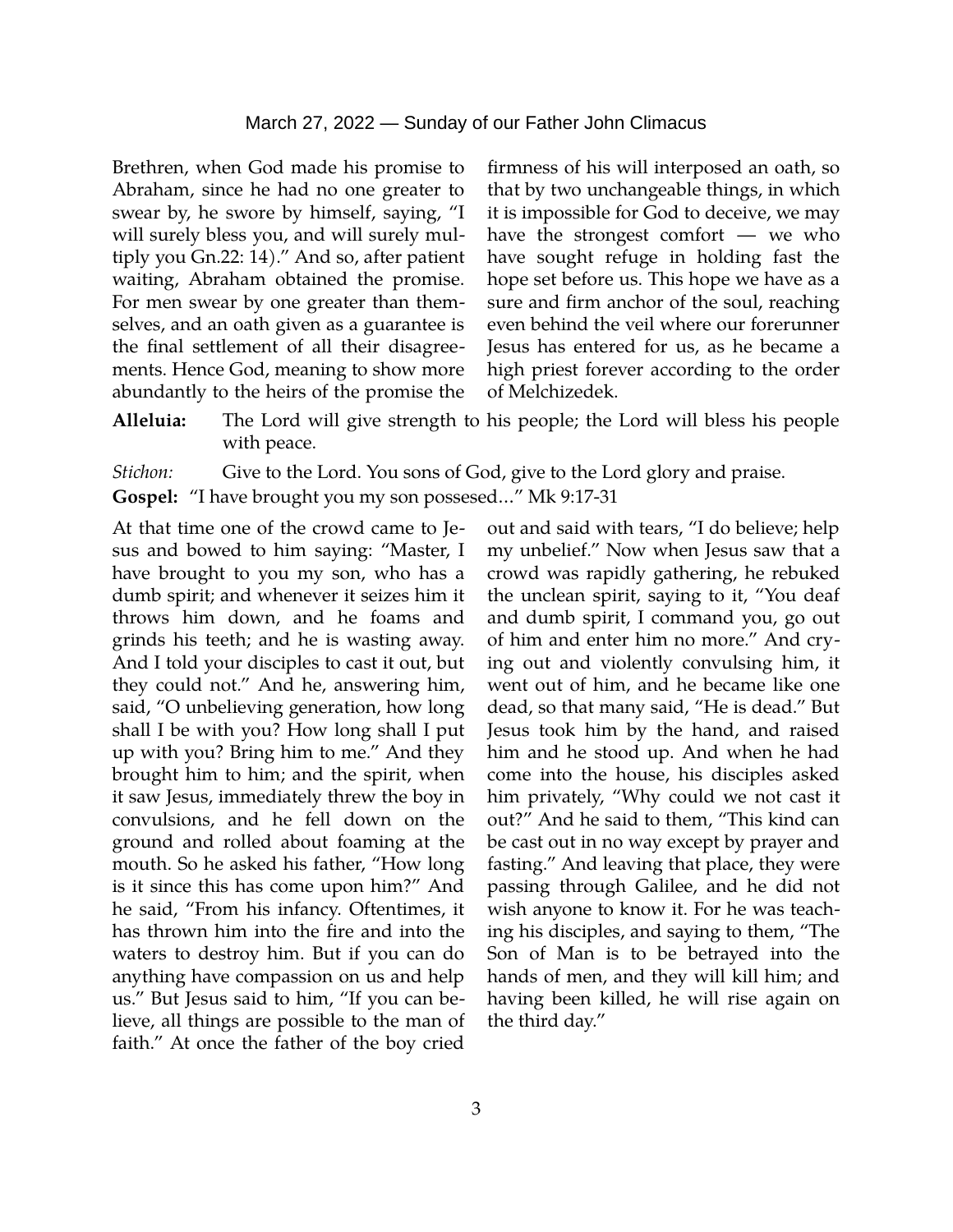March 27, 2022 — Sunday of our Father John Climacus

## **Stewardship**

Last Sunday: donations=\$400.00; candles=\$10.00; ordinary collections=\$386.00. Donations last month via PayPal: \$420.00. Thanks for your generosity!

Owed to eparchy (assessment, retirement and medical insurance; last updated March 12, 2022): \$38,361

Want to automate donations? One-time or monthly payments via **PayPal**: [byzantinemil](https://byzantinemilwaukee.com/donate/)[waukee.com/donate.](https://byzantinemilwaukee.com/donate/) Use your bank's **online billpay** (payee information): St. George's Syrian Congregation · 1617 W State St · Milwaukee, WI 53233-1246; phone: (414) 342- 1543; email: [info@byzantinemilwaukee.com](mailto:info@byzantinemilwaukee.com).

## **Prayer List**

Please remember—All those who are sick and in need: Alice Herro\*, Nick Langenfeld, Barb Moden (sister of Jan Taylor), Eva Nora (niece of the Noras), Bob Peterson, Joe Radanovich, the Rebholz family, Eva Saseen (Theresa and Janelle Herro's niece), Jan Taylor, Kathy Tomaz, John Zambo and Kathy Zambo. For those we have been asked to pray for: Justin & Krysten Hager (Jan Taylor) and Carl Wallenmeyer (Jan Taylor).

\* Please particularly remember Alice Herro who has been having health issues recently.

# **Schedule for This Week**

|           | Wednesday: 6pm Great Compline |
|-----------|-------------------------------|
| Thursday: | Thursday of Repentance        |
| Saturday: | Saturady of the Akathist Hymn |
| Sunday:   | Fifth Sunday of Lent          |
|           | 10:30am Divine Liturgy        |

**Congratulations and Happy Birthday** to Monica Zambo (3/27). May God grant you many years!

## **Coming Up**

| April 10 <sup>th</sup> : | Palm Sunday              |
|--------------------------|--------------------------|
|                          | Pancake Breakfast        |
| April $17th$ :           | <b>Holy Resurrection</b> |

#### **[COVID-19](mailto:j1ordan2000@yahoo.com)**

According to the Milwaukee Health Department, the best way to stop the community spread of COVID-19 is to take preventative action to protect yourself and others:

- Get a COVID-19 vaccine as soon as you can [\(city.milwaukee.gov/CovidVax\)](https://city.milwaukee.gov/CovidVax). Vaccines are safe and readily available at walk-in clinics throughout the community for anyone over the age of 12 years old.
- Wear a mask that covers your nose and mouth to help protect yourself and others, and stay at least 6 feet apart from others who don't live with you.